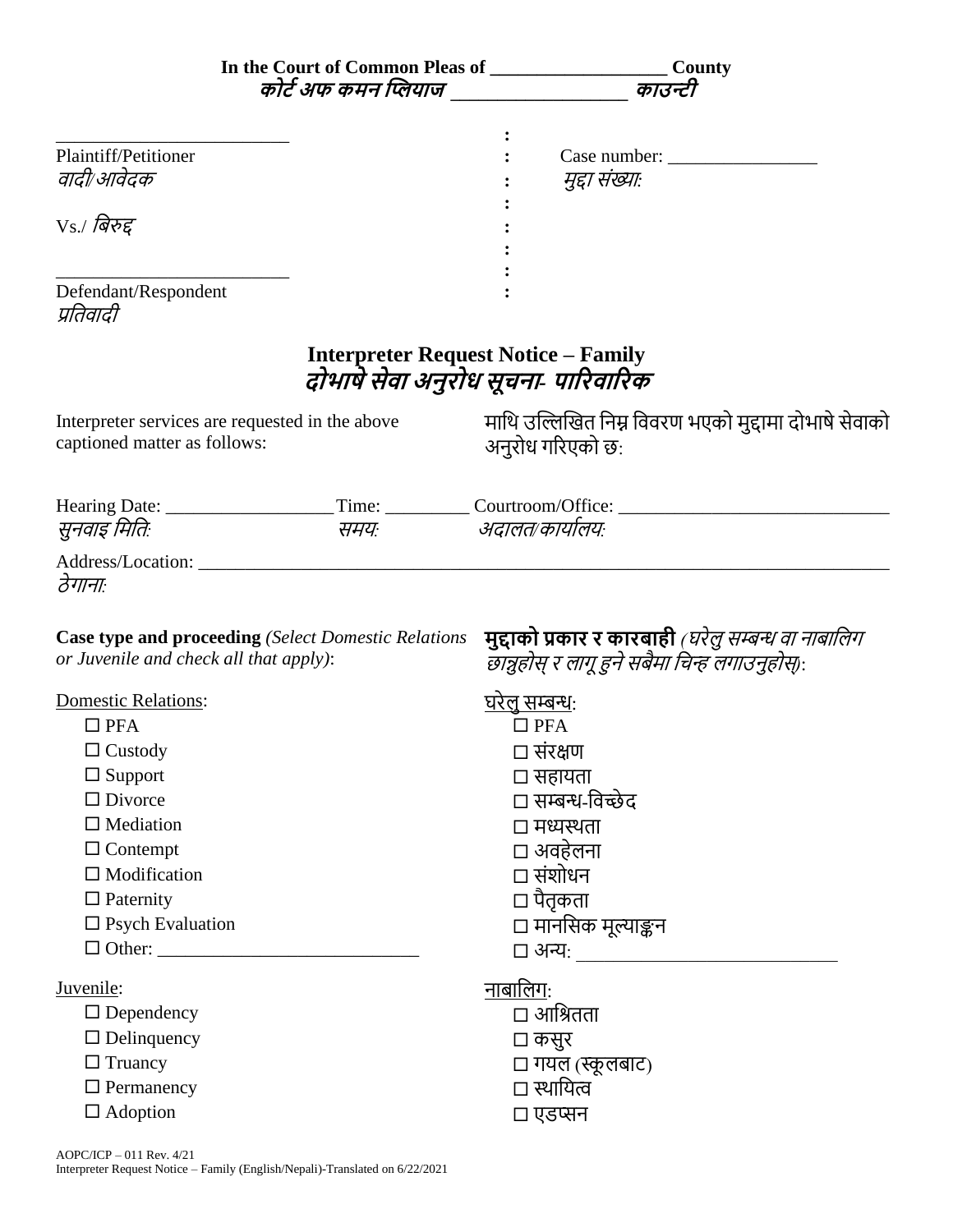$\Box$  Adjudicatory  $\Box$  Adjudicatory

 $\square$  Termination  $\square$  अन्त्य

- $\Box$  Detention  $\Box$  Principles  $\Box$  Principles  $\Box$  Principles  $\Box$  Principles  $\Box$  Principles  $\Box$  Principles  $\Box$  Principles  $\Box$  Principles  $\Box$  Principles  $\Box$  Principles  $\Box$  Principles  $\Box$  Principles  $\Box$  Principle
- $\Box$  Probation  $\Box$  Probation
- Other: \_\_\_\_\_\_\_\_\_\_\_\_\_\_\_\_\_\_\_\_\_\_\_\_\_\_ अन्य: \_\_\_\_\_\_\_\_\_\_\_\_\_\_\_\_\_\_\_\_\_\_\_\_\_\_

Proceeding: बार कारबाही:

- 
- 

Other: \_\_\_\_\_\_\_\_\_\_\_\_\_\_\_ अन्य: \_\_\_\_\_\_\_\_\_\_\_\_\_\_\_

**Name of person (LEP)** needing the interpreter:

\_\_\_\_\_\_\_\_\_\_\_\_\_\_\_\_\_\_\_\_\_\_\_\_\_\_\_\_\_\_\_\_\_\_\_\_\_\_\_\_\_\_

- $\Box$  Defendant/Respondent
- Plaintiff/Petitioner वादी/आवेदक
- $\Box$  Witness  $\Box$  Witness
- 
- 
- 
- other: \_\_\_\_\_\_\_\_\_\_\_\_\_\_\_\_\_\_\_\_\_\_ अन्य: \_\_\_\_\_\_\_\_\_\_\_\_\_\_\_\_\_\_\_\_\_\_

**Language** *(Select foreign or sign language and provide all requested information)*:

Foreign language: बाह्य बाह्य बाह्य बाह्य बाह्य बाह्य बाह्य बाह्य बाह्य बाह्य बाह्य बाह्य बाह्य बाह्य बाह्य बा

 Language spoken: \_\_\_\_\_\_\_\_\_\_\_\_\_\_\_\_\_\_\_\_ िोल्िेभाषा: \_\_\_\_\_\_\_\_\_\_\_\_\_\_\_\_\_\_\_\_ Dialect (if applicable):

Sign language: सांके बिक भाषा:

American Sign Language अमेररकी सांके बिक भाषा

other non-ASL: \_\_\_\_\_\_\_\_\_\_\_\_\_\_\_\_ अन्य गैर-ASL: \_\_\_\_\_\_\_\_\_\_\_\_\_\_\_\_

 $\Box$  Foreign sign language (country):

**Country of origin:** \_\_\_\_\_\_\_\_\_\_\_\_\_\_\_\_\_\_\_\_\_\_\_\_\_ **मूल देश:** \_\_\_\_\_\_\_\_\_\_\_\_\_\_\_\_\_\_\_\_\_\_\_\_\_\_\_

Region/Province (if known): \_\_\_\_\_\_\_\_\_\_\_\_\_\_\_\_\_\_ क्षेत्र/राज्य (ज्ञाि छ भिे): \_\_\_\_\_\_\_\_\_\_\_\_\_\_\_\_\_\_

 $\square$  Motion  $\square$  आवेदन  $\Box$  Preliminary  $\Box$  प्रारम्भिक  $\Box$  Hearing  $\Box$   $\Box$   $\overline{q}$  $\overline{r}$  $\Box$  Master  $\Box$  HRET Trial टर ायल  $\Box$  Status  $\Box$  Status  $\Box$ 

दोभाषेसेवा िाबहिे**व्यप्लि (LEP) को नाम**:

\_\_\_\_\_\_\_\_\_\_\_\_\_\_\_\_\_\_\_\_\_\_\_\_\_\_\_\_\_\_\_\_\_\_\_\_\_\_\_\_\_\_\_

LEP relationship to case: LEP को मुद्दासँगको सम्बन्ध:

- 
- 
- $\Box$  Minor/Child  $\Box$  नाबालिग/बच्चा
- $\Box$  Juvenile  $\Box$  Juvenile
- Parent/Person *in loco parentis*  मािा वा बपिा/व्यक्ति *in loco parentis*
	-

**भाषा** *(*िाहेको भाषा वा सांके बिक भाषा छान्नुहोस्र माबगएको सिैजािकारी बदिुहोस्*)*:

| $\Box$ बोल्ने भाषा: |  |
|---------------------|--|
| भाषिका (छ भने):     |  |

- 
- $\Box$  विदेशी सांकेतिक भाषा (देश): \_\_\_\_\_\_\_\_\_\_\_\_\_\_\_\_\_\_\_

Does the LEP speak a second language?  $\Box$  Yes  $\Box$  No LEP अर्को भाषा बोल्न सक्छन ?  $\Box$  सक्छन  $\Box$  सक्दैनन Other language: \_\_\_\_\_\_\_\_\_\_\_\_\_\_\_\_\_\_\_\_\_\_\_\_ अको भाषा: \_\_\_\_\_\_\_\_\_\_\_\_\_\_\_\_\_\_\_\_\_\_\_\_